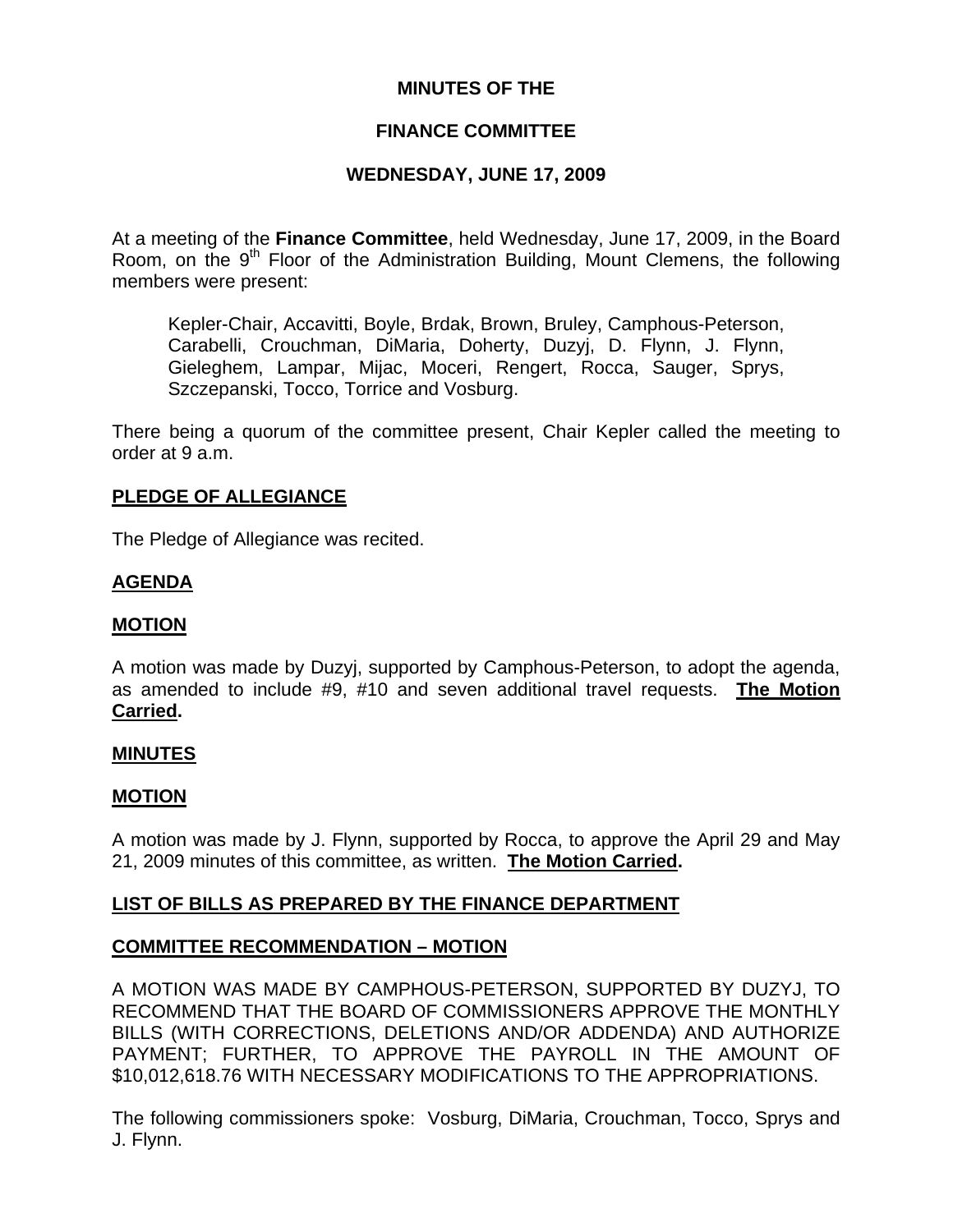Chair Kepler called for a vote on the motion and **THE MOTION CARRIED WITH SPRYS ABSTAINING FROM BILLS FOR ADAM LATRA (FEES-DEFENSE ATTORNEYS) AND TORRICE ABSTAINING FROM BILLS FOR TORRICE AND ZALEWSKI (PLLC/FEES-DEFENSE ATTORNEYS.)** 

## **ADOPTION OF RESOLUTIONS**

### **COMMITTEE RECOMMENDATION – MOTION**

A MOTION WAS MADE BY DOHERTY, SUPPORTED BY MIJAC, TO RECOMMEND THAT THE BOARD OF COMMISSIONERS ADOPT THE FOLLOWING RESOLUTIONS:

PROCLAIMING JULY 8, 2009 AS METRO DETROIT YOUTH DAY IN MACOMB COUNTY **(OFFERED BY GIELEGHEM)**;

\*COMMENDING ROY SCHWARK FOR HIS MANY YEARS ON THE WATER QUALITY BOARD **(OFFERED BY RENGERT)**;

\*COMMENDING TOM MORLEY FOR HIS MANY YEARS ON THE WATER QUALITY BOARD **(OFFERED BY CAMPHOUS-PETERSON)**;

\*COMMENDING DEL BECKER FOR HER MANY YEARS ON THE COMMUNITY MENTAL HEALTH BOARD **(OFFERED BY GIELEGHEM)** AND

\*COMMENDING GERALD DeMAIERE FOR HIS MANY YEARS ON THE WATER QUALITY BOARD **(OFFERED BY ROCCA)**.

(\*Note: these resolutions were adopted at the June  $11<sup>th</sup>$  Health and Environmental Services Committee meeting.)

The following commissioner spoke: Vosburg.

Chair Kepler called for a vote on the motion and **THE MOTION CARRIED.**

## **TRAVEL REQUESTS**

#### **MOTION**

A motion was made by Vosburg, supported by J. Flynn, to approve the travel requests as submitted.

The following commissioners spoke: Doherty and Carabelli.

Chair Kepler called for a vote on the motion and **The Motion Carried.**